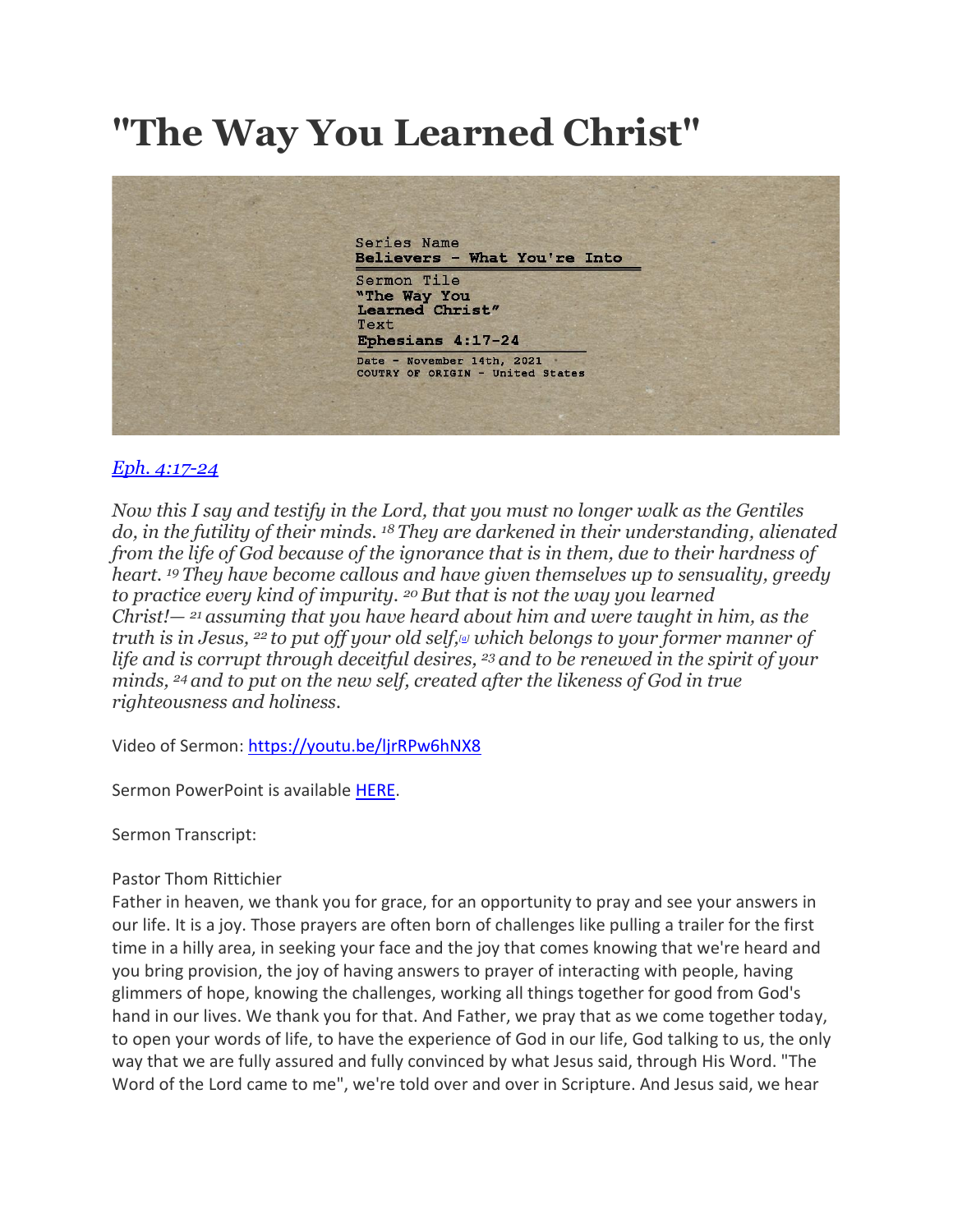frequently, "I say to you by the Word of the Lord". Father, help us to experience you today. In that way, through your spirit. In Jesus name, I pray, amen.

You know, we all have our own way of doing things. Have you ever noticed that? We all have our own way, we talk about it as being my style. I got my style. This is a style, don't copy my style. But I see that style quite frequently. As a matter of fact. So we all have our own ways of style, the way we dress, the way we do our hair. Sometimes, for me, getting up and doing my hair is this, putting on a cap. And then you're good to go. Right. So our style. We also have our own kind of approach to things. Matter of fact, Frank Sinatra made it really big with that. He sang "My Way". That's what President Trump had played at his inauguration. I did it my way. It says something. It's my way. You've probably heard "It's my way or the highway". This week I was told, in one situation, that there's a new saying, "It's my way or there's something to pay". And you may have heard that one too. So we also have this thing about our modus operandi that we think about it and talk about it like that sometimes. One time a director was coming down from Muncie to talk to us about the physician's office there. And they refer to a doctors M O, his modus operandi. It's the way that we kind of go about doing things, that's the way we speak of it and talk about it and think about it. It's how we talk about our own way, our way of doing things. We also our own routines in the morning. Do you have a routine in the morning? Your way of doing things. My daughter has one. She has a routine of waking up that is very different from mine. She has this alarm clock, which has a light that is not so bright at first but brightens up very slowly and progressively brings up the light. And then it starts to talk to her about getting up. Sometimes she forgets to shut it off and it goes on all day long. That's not my way. And that's not my routine. It's her routine.

You know, God is very much aware that we have our ways, our ways of doing things. As a matter of fact, in Jeremiah 17:10 the Lord says this "I the LORD search the heart and test the mind, to give every man according to his ways,". The way that we go comes out of the heart, the mind, and the Lord looks there to give to everyone according to his ways, according to the fruit, what comes out of the actions of what they do in their way. So, the Lord is very much aware that we have our ways of doing things and in the passage we look at this morning, Paul tells us that God has a way that rightfully is to become our way in knowing Christ. As a matter of fact, he says it like this, "the way you learned Christ". That's what he refers to, a way that God has which is to become our way when we know Christ. And that's spoken about to us in Ephesians chapter four. So I'm going to ask you to turn there with me to Ephesians chapter four. We are continuing our series from Ephesians, which is titled "Believers/What you're into". And the whole book of Ephesians is well summarized in that statement, believers, this is what you're into. We have stated there some quite breathtaking things, like we are seated in the heavenly places in Christ Jesus, that we are presenting to the principalities and powers the extreme wisdom of God, there in the heavenly realms. This is what we're into, our life doesn't consist of only what transpires here on earth but what God uses us for in the heavenly places with the angelic principalities and powers, both of those for Christ and those who opposed God in the rebellion. And this is an eternal thing that goes on. And yes, it has to do with how we're handling the trials, the challenges, the difficulties right now, it's being made a spectacle, it's being made a show throughout the ages to come, so the Bible tells us. That's breathtaking and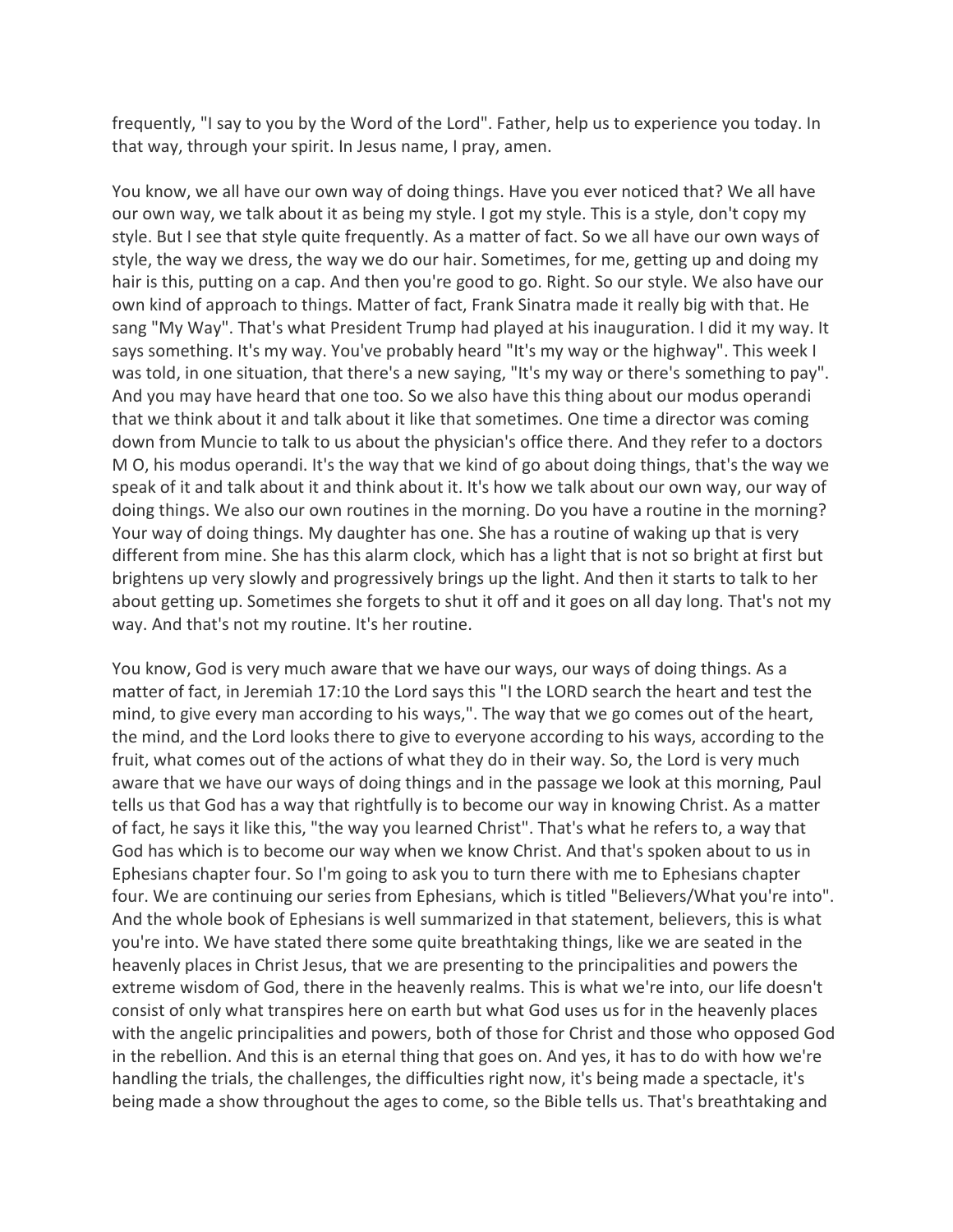it is far reaching. When we looked at that in detail in Ephesians somebody said to me afterwards, That is bizarre, but it's true. That was the follow up statement. It's true.

So, in Ephesians, we come to this, what your into. This is what we're into, the way that we learned in Christ, God's way for us, to be aware of. So I'm going to ask you, if you're with me in Ephesians 4:17-24, let's take a look at this, this way. "Now this I say and testify", Paul states and affirms as a testimony, "in the Lord, that you must no longer walk as the Gentiles do," in their way, "in the futility of their minds. They are darkened in their understanding, alienated from the life of God because of the ignorance that is in them, due to the hardness of heart. They have become callous and have given themselves up to sensuality, greedy to practice every kind of impurity. But that is not the way you learned Christ!-assuming that you have heard about him and were taught in him, as the truth is in Jesus, to put off your old self, which belongs to your former manner of life and is corrupt through deceitful desires, and to be renewed in the spirit of your minds, and to put on the new self, created after the likeness of God in true righteousness and holiness." This statement is what we're into, in Christ Jesus. And the Apostle Paul says to us, clearly, this is what's happened in your life, but there is a daily part of this, a daily part of bringing that into your life. Therefore, he says, Don't go any further, don't any longer, don't go anymore in the way the Gentiles walk, because that still is the challenge. It still is the potential.

So this morning, we're going to talk about the way you learned Christ. This way that's no longer for us, he says, verses 17-19, and he describes this way. Then he talks about this way that's taught in Christ as ours now, this is ours. This is what God has brought to us in Christ, this way. I want you to know that the truth that is presented here is the most helpful, one of the very most helpful and most frequently referenced parts of Scripture. Because this, every time we take in the scriptures and bring them to heart, we are experiencing God and what He has to say to us. But this passage is particularly helpful. It's true for me, it's one that I go to often, to call on, to direct myself, to correct myself. And it's one that the Apostle Paul himself brings up repeatedly. He says it here, he says it in Romans 6, he says it in Colossians 3, he brings it up over and over and over. And as was the case for him, so is the case for me, and for the case of many other folks, a very important part of God's direction for us.

First, he says, there is this way that's no longer for us. And he says this in a unique fashion. He says, I affirm, I testify this in the Lord, this is based on the Lord's authority. This is His, I'm giving you this as a testimony in the Lord. It's in His authority. You know, we did have a way, before coming to Christ, we had a way. It was a way that is characteristic of the way of every person who's outside of Christ. Just to review what that way was, turned back with me a couple of chapters to Ephesians chapter two. "You were dead", he says in Ephesians 2:1-3, "in the trespasses and sins in which you once walked." This is the way, "according to the course of this world". The entire world is on this course. It is the course that follows the "prince of the power of the air". This was the way that Adam and Eve followed. It was the way that they handed over to the prince of power the air, to Satan, the course of this world. It's that way, he describes it fuller, "the spirit that is now working in the sons of disobedience". That's a description here of the Principality of the air, "among whom we all once lived in the passions of our flesh, our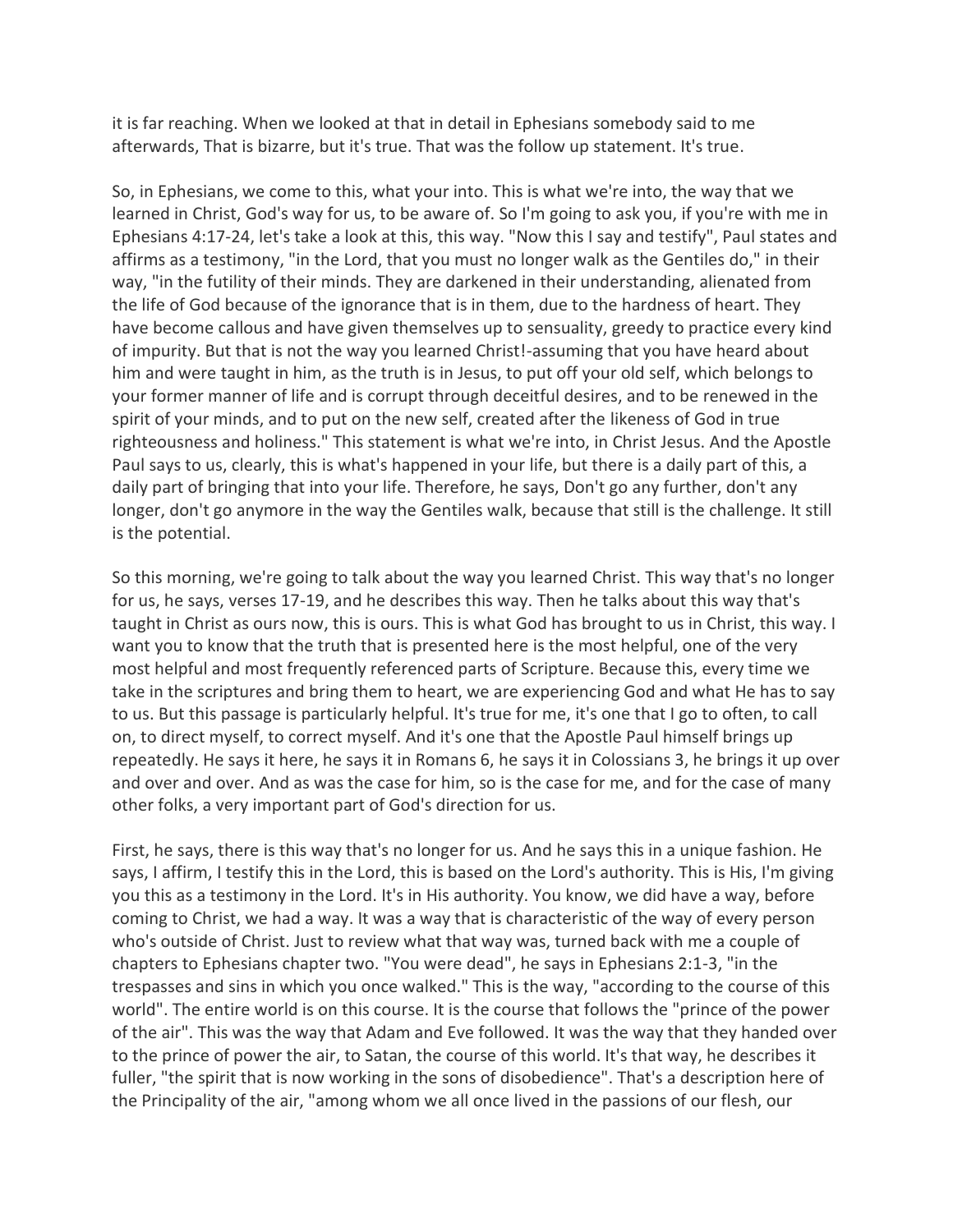desires, carrying out the desires of our bodies, and of the minds, and were by nature, children of wrath, even as the rest of mankind." That is the way, the way of living according to what I want or what you want. What do I want, right now, what do I want? What do I want now? The desires for bodily things, desires that arise in our mind. As a matter of fact, the key feature of this way that is no longer ours is this, it is walking in the futility of the Gentile, the unsaved mind. It is living according to this, unregenerate, he calls it Gentile, as opposed to Christian, as opposed to Jewish. It's the unsaved mind.

That's what Adam and Eve did. Eve initially looked at this with her own desires and the trickery of Satan on her mind, so as to think she could come to a right conclusion and leave out God's direction. As a matter of fact, to choose contrary to God's direction based on her own perception of this, the way I see this, it's good for food, it's desirable to make one wise, this is good stuff. And she followed her thinking, putting off the directions that God had. And by the way, there was only one direction that God had given them, just one, just one. Don't eat of this tree of the knowledge good and evil. And thinking, I can go contrary to that, by trickery, she was deceived by the prince of the power of the air. And she went along. Adam, on the other hand, he wasn't deceived. The Bible says to us, Adam knew full well what he was doing and what God had said. He was fully aware of this. But Adam, in the futility of his own mind, thought that he could do differently, that it would be good for him to do differently than what God said. It's better for me to do that. So he took and he ate with her. And by that, sin entered the world, and death through sin, and it's what we currently experience, the process of dying and seeing people dying and the threat of COVID with death and the illness, it's what we see. It came from this, the futility of their own mind, in distinction and contradiction to what God had said to do. This futility word means emptiness, it means aimlessness. It doesn't mean empty in the sense that the minds of unsaved people are empty, quite the contrary. Their minds are quite full. Some are very disciplined minds and they're quite full of a difficult subject. What it means is that, what they're going after is empty, it's aimless, it gets nothing. Adam and Eve made their choice. It's good for food, desirable to make one wise and be like God, only to become empty, harmfully empty.

This passage of Scripture says it really, really well. Psalm 146:4 is talking about a person who is lost, "When his breath departs, he returns to the earth. And on that very day his thoughts perish." That's the emptiness of them. They go away, they achieve nothing. As a matter of fact, it all goes away, everything that they've thought of and gone after and lived for and hoped for. It goes away, it perishes. That's what he means by empty, it comes to nothing. It gains nothing. Paul, talking about this in Philippians 3:19 says, "Their end is destruction, their god is their belly", meaning their own desires and their own appetites. That's what rules them and "they glory in their shame, with minds set on earthly things." They can't think about anything, but what is on earth. And these people are the ones when talking to us and say,...I live in the real world. I don't live in this world of God and angels, I live in the real world. And that real world is that they're unable to lift their minds above what's earthly. They may have very disciplined and trained minds, full of accurate things about how the solar system works and how the pituitary gland functions and all kinds of things, but it's earthly. And it results in perishing. That is the key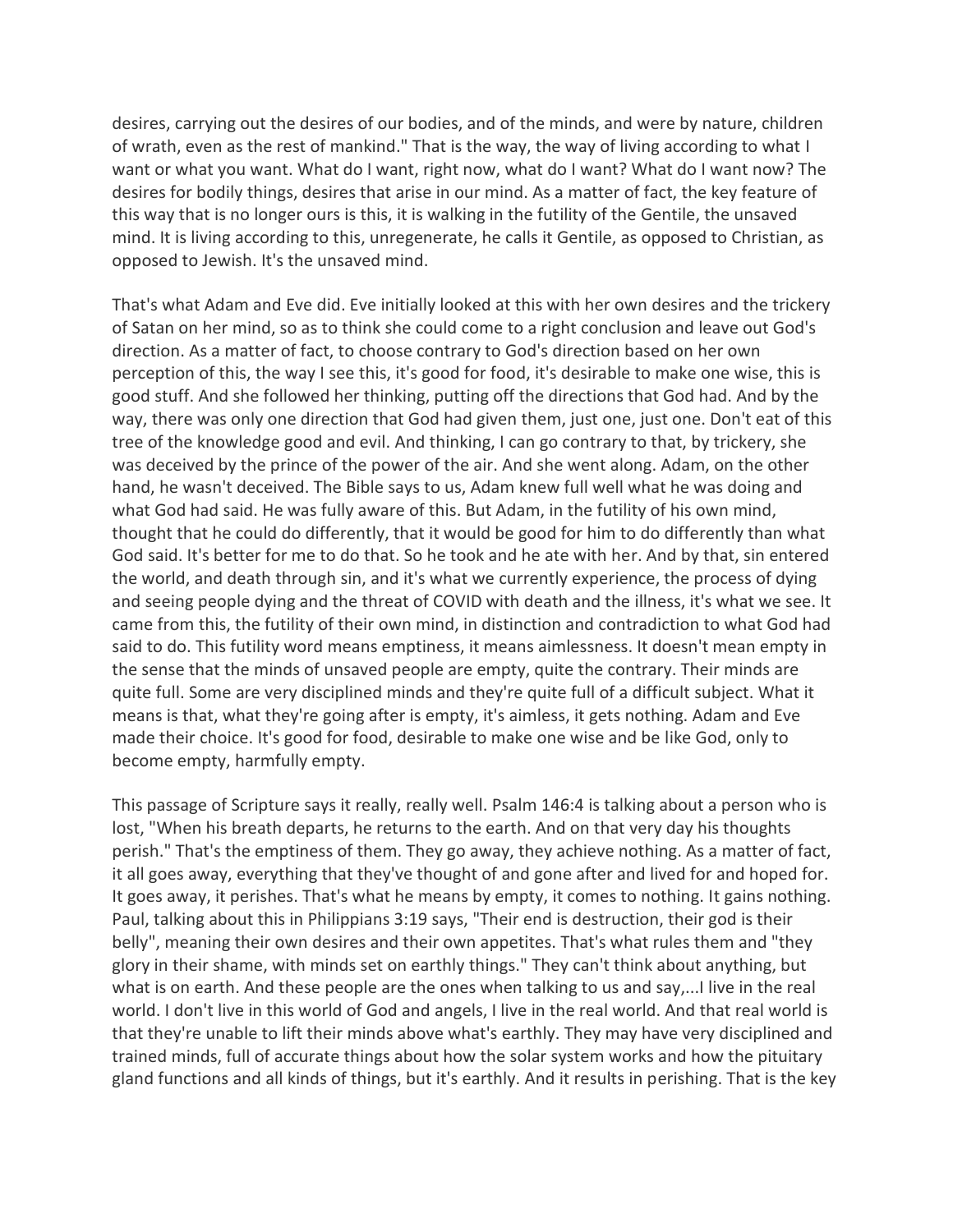feature of this way. The key feature is that it's a futile mind. Its a mind that really doesn't achieve the aim that it was created for.

Now, Paul goes on in verse 18 and talks about what this thinking is like. And he begins to list four things. First of all, their darkened in their understand. Because of the way it's functioning here on the earth, a cloud of darkness has come in to cover over what their understanding should be. Second, it is alienated from the life of God. God is foreign, God and His life is foreign to them. As a matter of fact, it's so foreign, that they go for days and months on occasion, and never even raise any thought of God, perhaps years, depending on how far they go into what the Bible calls depravity or a mind that has God absent from it. I'm sure you have, I know I have, encountered people like that. I remember one guy who said, I haven't thought about Him in years. That is the futility of the mind that he's talking about here. Third, it's futility, it's futile because of what's in them. He says because of the ignorance that is in them. It's not something they acquired. It is inherently in them now, an ignorance, they just don't know. They don't know the person of God, they don't know the redemption. They don't know the nature of sin. They don't know the process for dealing with sin. One of the things that we often do in talking with folks, at least I often do, is talk about the difference between a believers home and an unbelievers home. You know what the differences is? Although sin is in both, what's the difference between a home where believers live, and home where unbelievers live? Believers acknowledge their sin. They acknowledge that there is sin, that there is something off target with God, it's twisted. They acknowledge their sin, they know what to do with their sin. It's confess it and forsake it, confess it to God and the appropriate people, say the same thing God does. It's what believers do. And then to progress out of their sin. They deal with their sin, sin is there. It's the difference. But in unbelievers, this is a ignorance that is in them. It's in them. It's not something they choose. It's what is there. And fourth, he describes it as due to their hardness of heart. This word hardness is very interesting. I don't know, you may be able to look at your hands and see that there's these spots on your hands where the skin is thicker and tougher and harder. And as a matter of fact, when I was a kid, I used to walk all summer long without shoes. And I loved that. I got to the point where the calluses were so strong on my feet, that I could walk across the stones, and not hardly feel it, every once in a while I'd get a twing, but I wouldn't hardly feel it. This is what happens to their heart. They become hardened there, in their heart, a callus forms there, to the point that it can become petrified. Do you know that there are trees that get petrified, there's even people whose bodies have been petrified. I remember when I was a kid going to the carnival, and they had this guy who was called Petrified Pete. And they took it around as a petrified human being. That's what he's talking about here, this hardness of heart in responding to this life of God. They get to a point that they even deny any kind of existence or awareness of God.

That's the way that's no longer for us. Living in the futility, the emptiness, the non accomplishing of the mind because it's not on track with God. We're no longer there. Once you're born again, in Christ, the Bible says that you have the mind of Christ, you're born of the Spirit of God, and we get the mind of Christ. Philippians 2:5 says, "Have this mind of Christ among yourselves," you have it. So much so that you don't look out only for your own interests, your own desires, which is where this goes, but also the interest of others. So having said that, I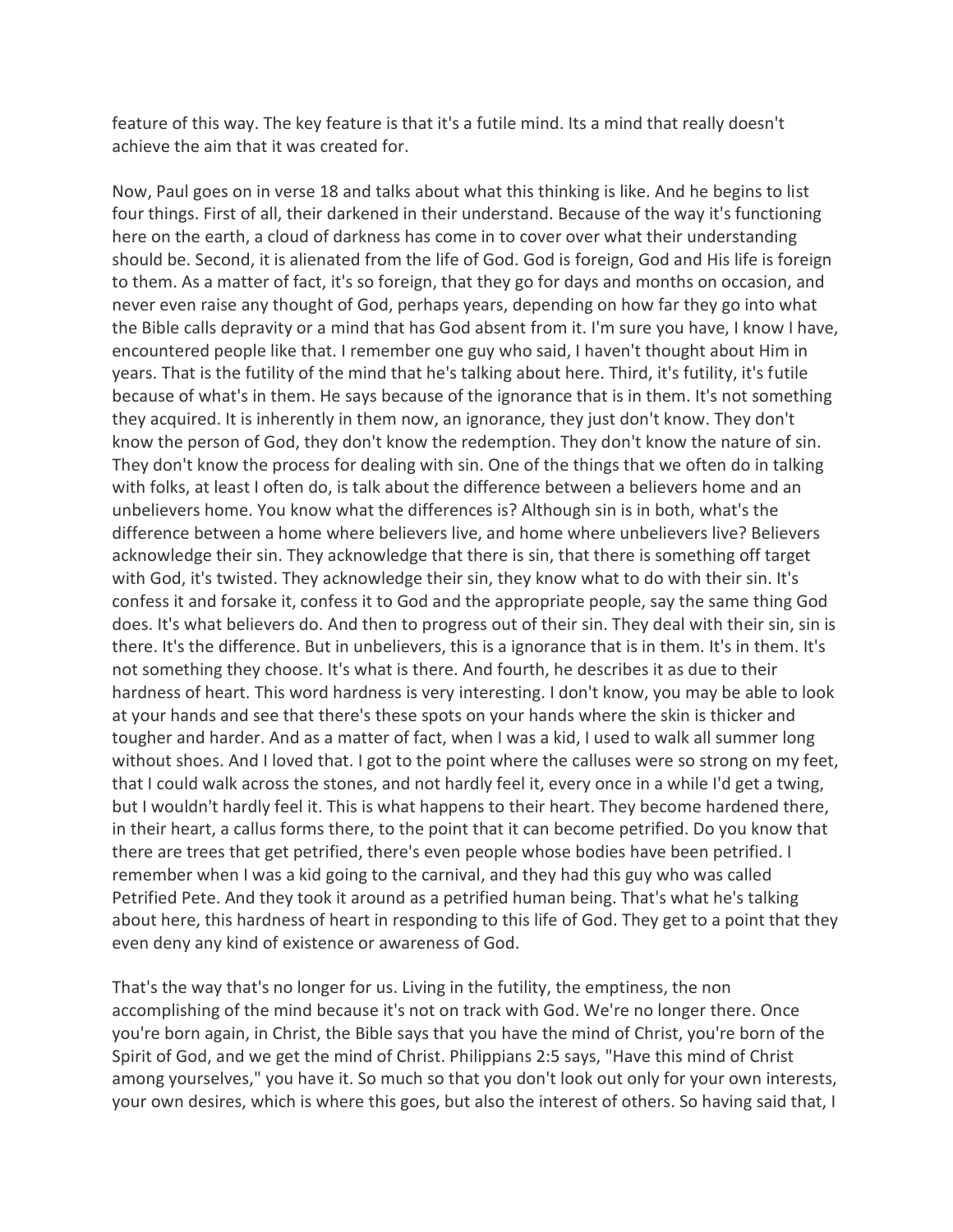want to add this. Here's what their actions become, their actions because of their futility of mind. They now have actions that have become calloused, they're apathetic, untouchable for God. They have surrendered to wantonness, to what I want next and what I want next and what I want next, and it drives, it drives their life. And it drives it with the fact that it never gets satisfied, for there is this constant greediness for more. And it goes into the area that is impurity, which doesn't mean it's just sexual, that surely can be that case, but it's just all tied up in me and only all about me. That's where we no longer live, in the futility of the mind.

With the mind of Christ, Paul says, this is what we're taught, as we've been taught in Jesus, verses 20 and 21. And he lists for us three things that are the "to dos", the to be, the what functions here in our life. Now, it's interesting, the way he says this, because he says it not as a command. But is something that as a believer, this has been established but it needs to be renewed daily, it needs to be pursued daily. This is true, it is what we have in believing in Christ, this mind of Christ, these three things, but it needs to be renewed daily. Paul says this and he confirms, this is the truth that's in Jesus. This is "not the way you learned Christ!-assuming you have heard about him and were taught in him". And Paul is saying that that is the condition, assuming that this is the condition, you've heard of Jesus, who he is and what he's done, and you've been taught in him, because you've embraced him. This is the truth that's in Jesus, this is the truth that we come to. This is what is conforming to what is real. This is living in the real world, if you would. The world that God created and put in motion, and that there is a whole group of folks who are alienated from the life of God. As a matter of fact, if we take what Jesus said is true, that's the broad way that many go that way. And the narrow way, if we take what Jesus said is true, that few go this way, is the way that embraces truth, reality as it is, in Jesus. This is the way that we're taught. The way that's the reality for this world in Jesus.

And then he begins to unfold this, and he unfolds it by giving us these three things. Two of them are things that we've done, but it's got to be renewed. And it hinges around this renewing of it for our daily experience. This is the first one, verse 22. This is to put off, to put off your old man, meaning your old self, which he defines here as being your former manner of life, the way that you lived, the way that you used to go at life. If you're a believer, no matter when you came to Christ, you have a former manner of life. If you're older, you got more and more and more into your own way, your manner of life. If you're younger, you still had your own way, wasn't quite so developed. But everyone who's in Christ has a former manner of life, a manner of life that comes by being bent away from God, leaving him out, if you would, that's the old man. And we put that off when we accepted Christ. We put that off when we trusted in his death as the payment for our sin, his burial, his resurrection, which is the demonstration that this life of God thing is real, when he rose from the dead and ascended and established his church, we put off this old man. But he tells us here in such a way that we have to be putting it off. Because it takes a daily renewal on this. Look with me at verse 22, "To put off your old self, which belongs to your former manner of life and is corrupt", or actually the term is, it becomes corrupt, "through deceitful desires". This word corrupt means that it decays, and it gets worse, it rots, this manner of life can become more corrupt, through deceitful desires. These things that we think that we want that disregard God like Adam out right contradicted Him, or to be tricked to think that this is desirable contrary to what God said is desirable, it becomes worse.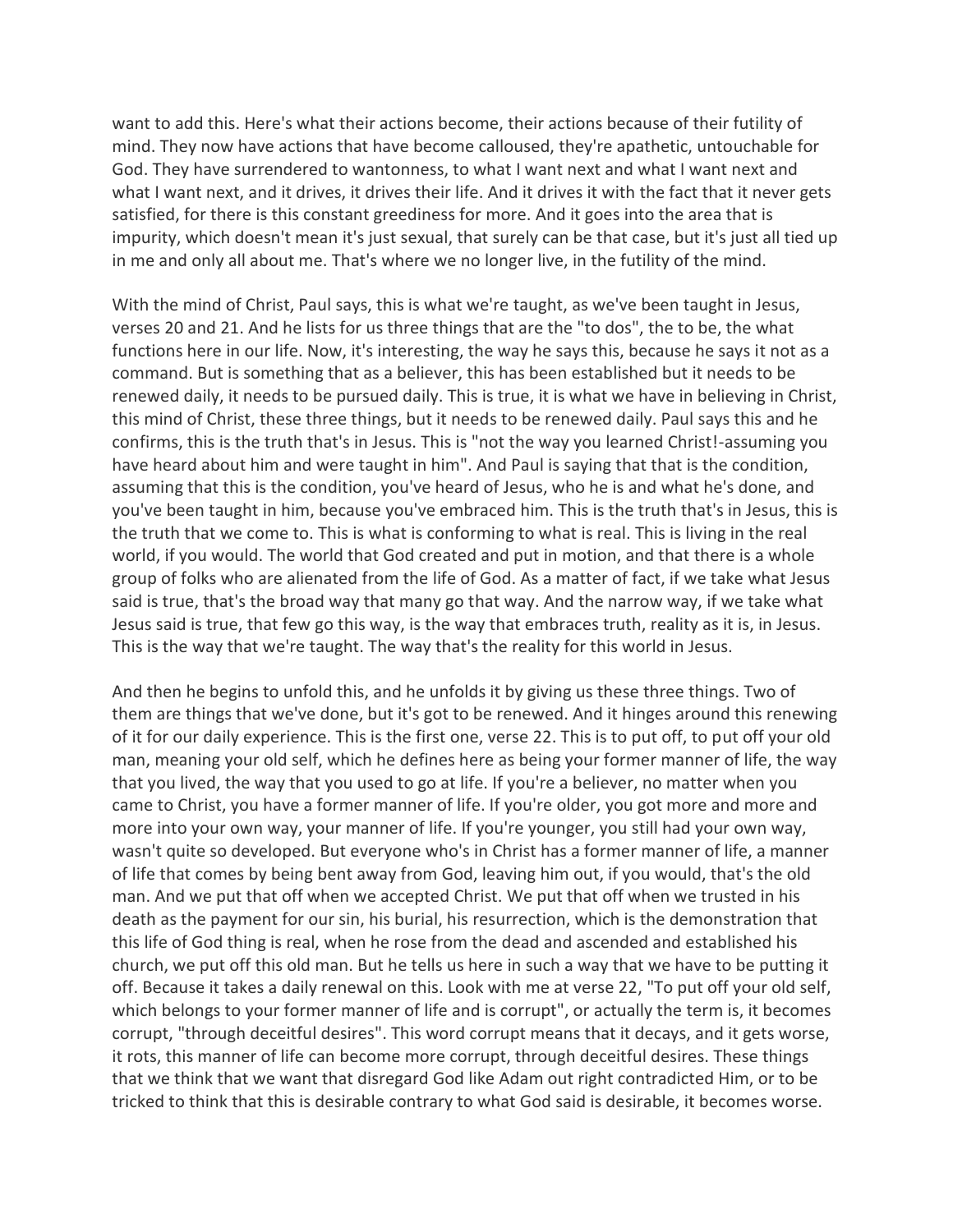And to think that way, that futility of mind, it gets worse, the manner of life gets worse. You know, I've even seen it happen to believers, I'm sure you have too. As a matter of fact, I have to be on guard about it not happening in my life. Because it does. I've seen it go that way sometimes. Just to give a illustration, I've seen when folks get involved in the church and they realize that if they're cranky, they can get their own way. Then they learn to get cranky so that they can start to run the church in their own way. And it gets worse and it grows and corruption starts. It can happen. So therefore, he says, to put this off, it's what we've done already in Christ, it's what we've done. It's just got to be renewed.

And that's what he says right here in verse 23, "to be renewed", that is to be made fresh again and again and again, "in the spirit of your mind". And notice this thing is focused on the mind. The unbeliever has the futility of mind. Ours, as believers, is the renewing of the mind, to be made fresh again with God, and made fresh again with God, and made fresh again with God. That is different. It makes you and I different. This could change, this can go God's way, to be renewed in the spirit of your mind. That's the thing that is daily. This is a present thing. This is a thing that we're to gauge in, over and over and over. And how do we do that? How do we renew our mind? How do we do that? By hearing God's word and responding to it volitionally, with my choice, to be exposed to this, and then to make a choice. By saying, That's what I'm seeing here in my life, that doesn't line up, it isn't something better and desirable, it's going contradictory to God, it'll plunge us into destruction.

Look with me at verse 24. And so I choose to put on the new, to put on the new refreshed man. It's the same word here, the renewed, the refreshed man, the new self, the way that goes with the Lord. It finds his way and goes with him, to put on the new self, this new self, which we experienced when we're saved, we're created after the likeness of God. And we've got to put this on, we've got to put this on again and again as our mind is renewed, to be like God in what is right. What is right, as we deal with other folks. What is right and holy, which means in our relationship with Him, that we are committed to going that way. The righteousness and holiness of truth. The truth as it's in Jesus. You know, Adam and Eve had one direction from God, they had one, don't eat of the tree of the knowledge of good and evil. And by their mind being tricked, and their mind going to the empty, like Adam did, we are plunged into this world, the real world, like it is, where there is sin, there is injury, there is pandemic, there is challenge. But then there is joy. The joy of adopting God's way and choosing to do this and recognizing the challenge that comes with this. And then going on.

Recently, with the grandkids, I was finishing up the Gospel of John, because we were doing the Gospel of John with science together. It's great. You know, at the end of the Gospel of John, it says, very interesting thing. It says that Peter was told by Jesus that when he is older, people are going to cuff him and take him to a place to do what he doesn't want to do. When he was younger, he was free and could do what he wanted. But now that he gets older, Jesus is telling him this. And it's going to be hard, and you're going to die. And he says, You're going to die in a way that glorifies God! Wait a minute, that's not the way life works. We glorify God by being victorious in what we do, coming away winners, being the one that is the star, that is accomplished. No Peter, you're going to be strapped and you're going to go where you don't